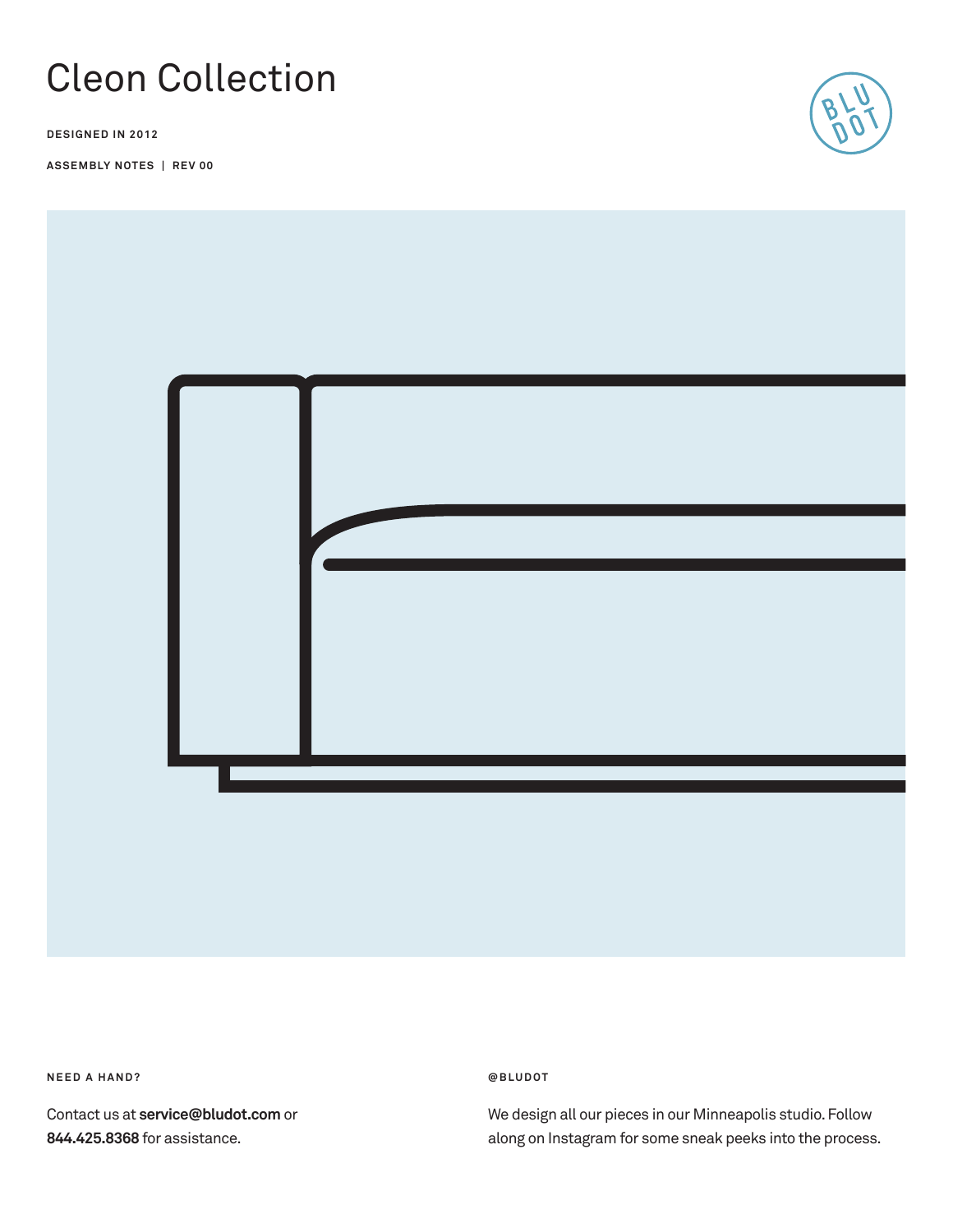## Parts & Hardware



\*Hardware and part quantities may differ based on purchased product.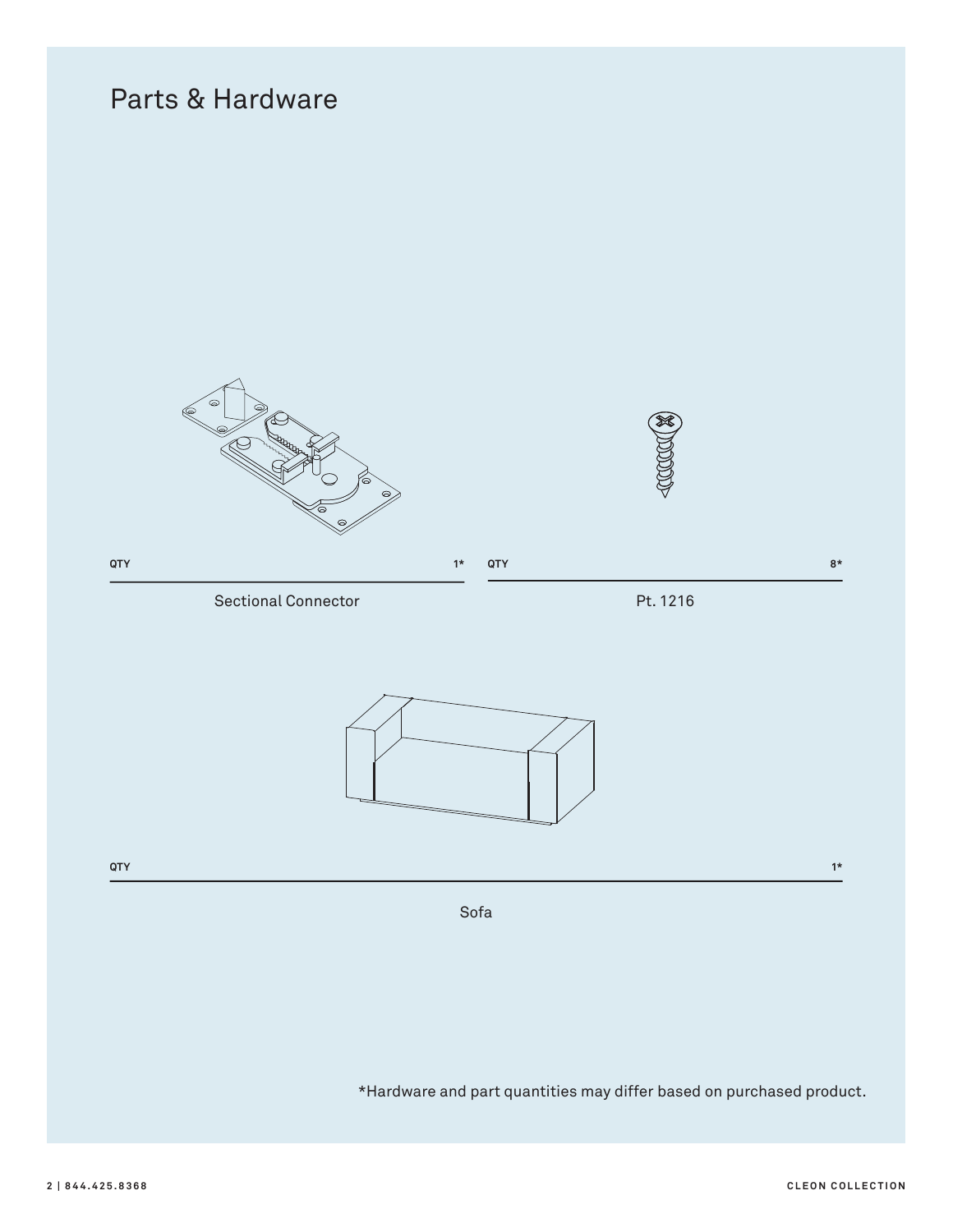### Step 01

**INSTALLING THE SECTIONAL CONNECTOR.**

Some sofa configurations ship with sectional connectors. Place the sofa components as shown and install the sectional connector into the bottom face of the sofa using the provided hardware. A power drill can be used to aid installation, but is not required. Once the sectional connector is installed slide the sofa components together to lock into place.